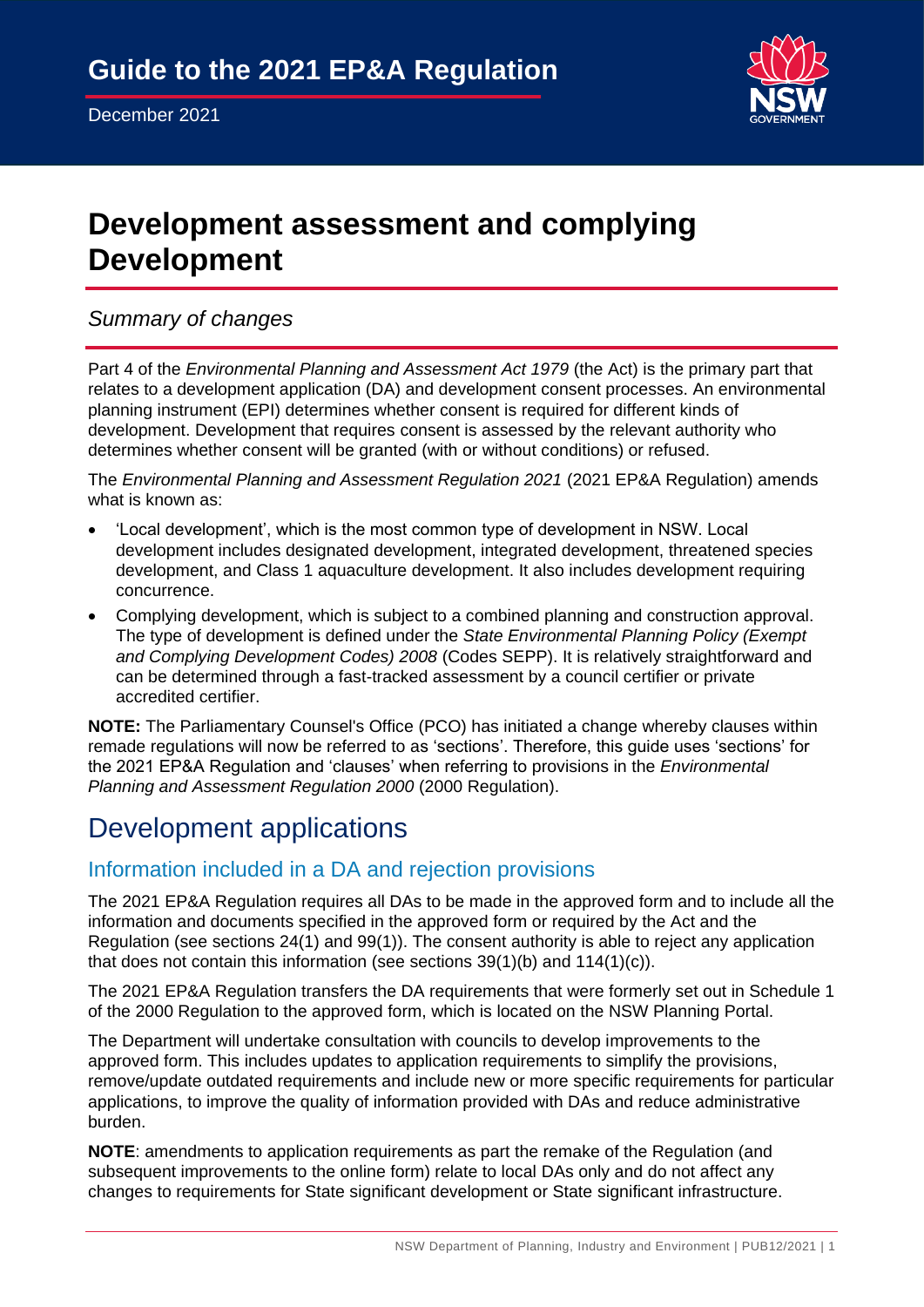## December 2021



## **Withdrawal and rejection provisions for modification applications**

The 2021 EP&A Regulation clarifies that:

- the consent authority can reject a modification application in certain circumstances.
- withdrawal provisions afforded to DAs also apply to all modification applications.

#### **Information included in applications to amend DAs and modification applications**

The 2021 EP&A Regulation improves the quality of modification applications and applications to amend DAs that are under assessment by prescribing clear and detailed application requirements.

It requires applicants to provide details of proposed changes, including the name, number, and date of any plans that have changed. This enables the consent authority to compare the proposed development with the development originally proposed (in the case of a DA that is still under assessment) or approved (in the case of a modification application).

#### **Landowner consent requirements for surrenders and modifications**

For surrenders and modifications of a development consent, the 2021 EP&A Regulation removes the requirement for landowner's consent where the original DA could have been made without the consent of the landowner.

#### **Assessment timeframes - stop the clock and deemed refusal periods**

The 2021 EP&A Regulation clarifies and restructures the provisions for calculating assessment periods and stop the clock rules to increase certainty about when an assessment period begins and ends. These changes:

- eliminate unnecessary concessional delays in assessment period.
- remove unnecessary requirements to notify concurrence authorities and approval bodies. This include specifying that:
	- $\circ$  certain minor modification applications do not need to be referred to concurrence or approval bodies unless they propose changes to conditions or terms of approval imposed by these bodies.
	- o the consent authority does not need to notify concurrence or approval bodies of the lodgement of a DA or a modification application where the application is withdrawn or rejected.
	- $\circ$  the consent authority does not need to notify concurrence or approval bodies of the withdrawal or rejection of a DA or a modification application where the concurrence or approval body is yet to be notified of the application in the first place.
- reduce unnecessary delays and provide greater certainty around the period for providing additional information, by requiring authorities to specify a reasonable period within which the information is to be provided.
- provide greater certainty around the day that the clock stops when an information request has been issued.
- clarify when the clock restarts in circumstances when an application is amended.
- provide that the assessment clock starts when payment is received (unless payment is waived) and clarify that someone can make a payment on behalf of the applicant.
- facilitate a shared understanding of elapsed time in the deemed refusal period by requiring that, when issuing an information request, the consent authority must outline the number of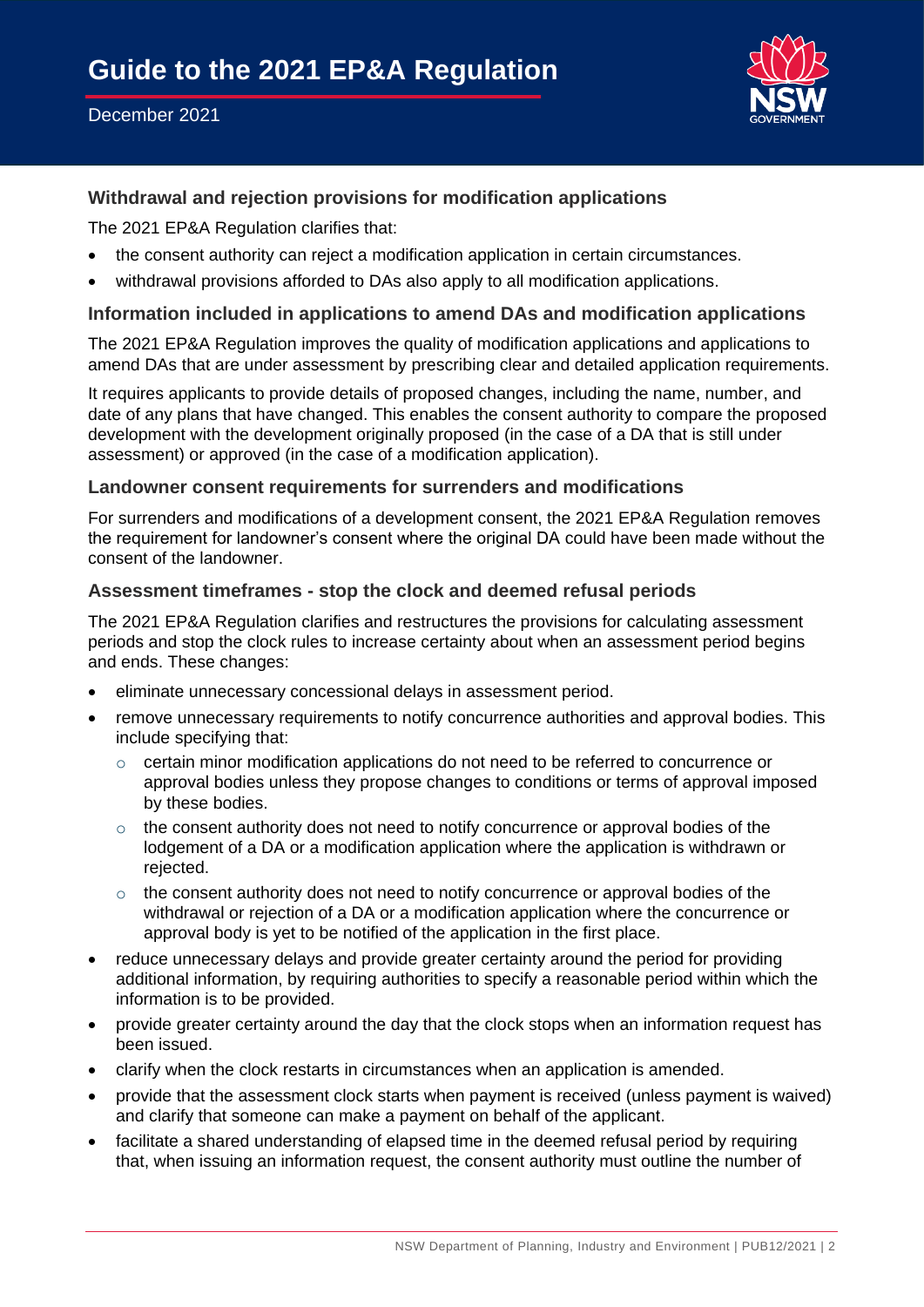### December 2021



days that have elapsed in the assessment period to date and notify the applicant that the clock will cease to run while the request remains unanswered.

#### **Notices of determination**

The 2021 EP&A Regulation:

- requires a consent authority who approves a modification to provide the applicant with a modified development consent that complies with any requirements specified by the Planning Secretary. This provides a consistent approach to modifying a development consent and ensure development consents are iteratively updated to reflect subsequent modifications.
- distinguishes between a notice of determination issued to an applicant and a notice issued to any other party. This ensures that, even where a submitter has not provided an email contact, the consent authority would only need to post that person a letter (rather than the full list of information that the 2000 Regulation required to be sent to all parties).
- allows notices of determination to be sent to approval bodies through the NSW Planning Portal.

#### **Determinations of internal review applications**

The 2021 EP&A Regulation requires consent authorities to notify submitters of determinations on internal review applications.

## Complying development

#### **CDC applications**

The 2021 EP&A Regulation requires complying development certificate (CDC) applications to include:

- details on site configuration and building envelope of the proposed building(s) or works.
- detailed engineering plans for telecommunications or electricity works.
- a site plan that is drawn to scale and shows the location of any registered easements on the land.
- the maximum site coverage of the land.

#### *Note on other new application requirements for CDC applications:*

Section 120(1) of the 2021 EP&A Regulation provides that an application for a CDC must be in the approved form and include all the information and documents specified in the approved form (or required by the Act or the Regulation). CDC applications are also required to provide:

- Previous DA reference numbers for change of use CDC applications.
- Additional information on prior approvals (approvals granted under the *Local Government Act 1993*, *Road Act 1993* or approval for removal of a tree issued within the last 20 years, when such information is readily available or accessible).

#### **CDC applications – contaminated land**

The 2021 EP&A Regulation requires a statement by a qualified person to certify that the land has been appropriately investigated in accordance with the guidelines made or approved by the NSW EPA under section 105 of the *Contaminated Land Management Act 1997*. It also clarifies what is meant by a qualified person for the purpose of contaminated land requirements